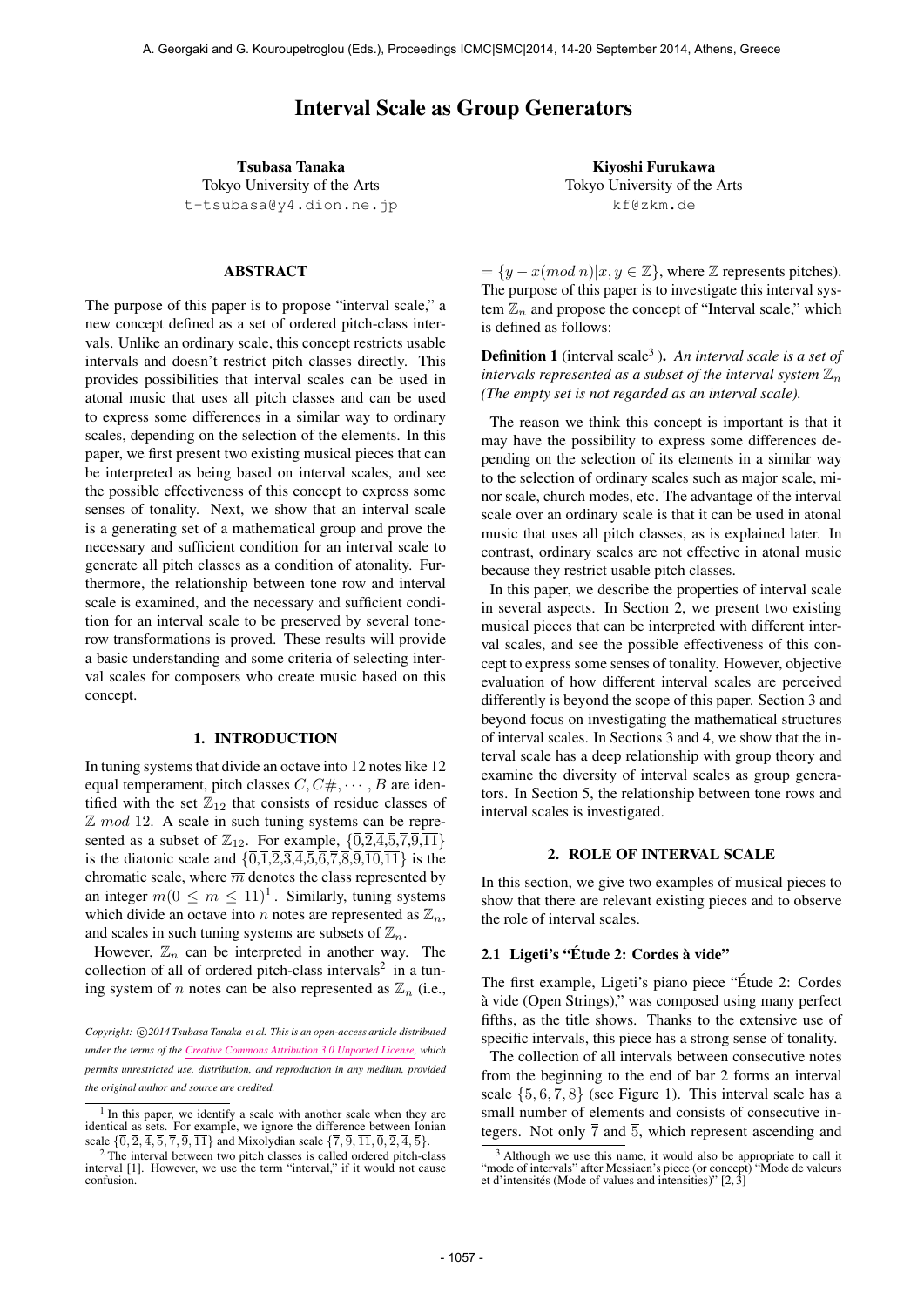

Figure 1. The opening of Ligeti's "Étude 2: Cordes à vide." The numbers denote intervals between consecutive notes in unit of semitone. [4]

descending perfect fifths, respectively, but also the neighboring intervals  $\overline{6}$  and  $\overline{8}$  are used in this fragment. This enables the melodies to deviate a little from the movement of fifths and provide variety to the melodic movements.

Concerning the constitution of pitch classes (scale), however, all of 12 pitch classes appear by the end of the second slur of the right hand part. Therefore, this fragment can be interpreted as being based on the chromatic scale.

However, the sonority of this piece is different from ordinary pieces that use twelve tones. This specificity would be well explained by the gap between the size of scale and that of interval scale. We can consider that the few elements in the interval scale is associated with the large bias of sonority, and that the interval scale plays a role to mediate atonality and a sense of tonality.

# 2.2 Berg's "Violin Concerto"

The next example is the twelve-tone row of Berg's "Violin Concerto" (Figure 2).



Figure 2. 12-tone row of Berg's "Violin Concerto." [5, 6]

The regularity of this tone row is easy to find. The major 3rd and minor 3rd appear early, and the last three intervals are two semitones. The collection of these intervals forms an interval scale  $\{\overline{2}, \overline{3}, \overline{4}\}$ . These intervals are closely related to tonal music. The intervals  $\overline{3}$  and  $\overline{4}$  are constituent of major and minor triads, and  $\overline{2}$  is one of the most important melodic intervals in tonal music. In spite of his use of twelve-tone technique, Berg is famous for pieces that hold some sense of tonality [7]. These intervals would be a good explanation for the sense of tonality in this piece.

Although the sonority of this tone row (or this piece) and the selection of intervals are different from Ligeti's example, these examples share common properties: (1) all of 12 pitch classes appear; (2) the interval scales have only a small number of elements; and (3) the elements in the interval scales are consecutive integers. Are these occurring accidentally or inevitably? These questions are discussed in the later chapters.

The tone row of this piece is a significant contrast to the "all-interval series," which is a twelve-tone row that has all types of intervals except for  $\overline{0}$ . All-interval series can be interpreted that its interval scale is  $\{\overline{1}, \overline{2}, \overline{3}, \overline{4}, \overline{5}, \overline{6}, \overline{7}, \overline{8}, \overline{9}, \overline{10},\$   $\overline{11}$ *}* and that the sense of tonality is excluded systematically by avoiding the bias of intervals as well as that of pitches. This contrast indicates that there is a freedom of selecting intervals in a tone row. We can consider that the use of an interval scale in a tone row is to organize the character of sonority by utilizing this freedom, and that the interval scale plays a role to coordinate atonality and a sense of tonality, which are seemingly contradictory properties.

## 3. ALGEBRAIC STRUCTURE

In the previous section, we presented existing musical pieces and showed their common characteristics and the possible effectiveness of interval scales. The next problem is how to select appropriate interval scales to compose new pieces. Before dealing with this problem, we examine the mathematical structure of the interval scales and  $\mathbb{Z}_n$ .

## 3.1 Additive Operation of Intervals

As is mentioned in Section 1, a tuning system like *n*-equal temperament and its interval system are  $\mathbb{Z}_n = \{\overline{0}, \overline{1}, \cdots, \}$  $\overline{n-1}$ .  $\mathbb{Z}_n$  is not just a set, but it has an algebraic structure, a group in which the additive operation of two given elements is defined. This additive operation is naturally understood as the addition of intervals. For example, " $\overline{2}$  +  $\overline{10} = \overline{0}$ " means "two semitones + ten semitone equals an octave." However, if the same addition is interpreted as an addition of two pitches, the meaning can not be understood naturally. This is the same with the time: Although we would think "2 o'clock plus 2 o'clock equals 4 o'clock" is meaningless, we would find meaning in "two hours plus two hours equals four hours." Therefore, we find more interest in the intervals system  $\mathbb{Z}_n$  than in the tuning system  $\mathbb{Z}_n$  from the viewpoint of group theory.

## 3.2 Interval Scale as Group Generators

Let's confirm the definition of group [8]:

Definition 2 (Group). *Let G be a set in which an operation <sup>"</sup>•" for all*  $a, b \in G$  *is defined and*  $a \cdot b$  *is also contained in G. G is a group if it satisfies the following three axioms:*

- *1. Associativity:*  $\forall a, b, c \in G, (a \cdot b) \cdot c = a \cdot (b \cdot c)$ .
- 2. *Identity element;*  $∃e ∈ G$  *such that*  $∀a ∈ G$  *ae* =  $ea = a$ .
- *3. Inverse element:*  $\forall a \in G$ ,  $\exists b \in G$  *such that*  $a \cdot b =$  $b \cdot a = e$ .

The interval system  $\mathbb{Z}_n$  with the additive operation of intervals "+" satisfies these axioms.  $\overline{0}$  is the identity element and  $\overline{n-a}$  is the inverse element of  $\overline{a}$ . This inverse element is denoted by *−a*.

If *H* is a subset of a group *G* and it is also a group, *H* is called a subgroup of *G*. The number of elements of *G* is called the order of *G*. If a set *G* satisfies the definition except for the second and third conditions, *G* is called a semigroup [9]. A semigroup is not required to have an identity element and inverse element. If *H* is a subset of a semigroup *G* and it is also a semigroup, it is called a subsemigroup of *G*.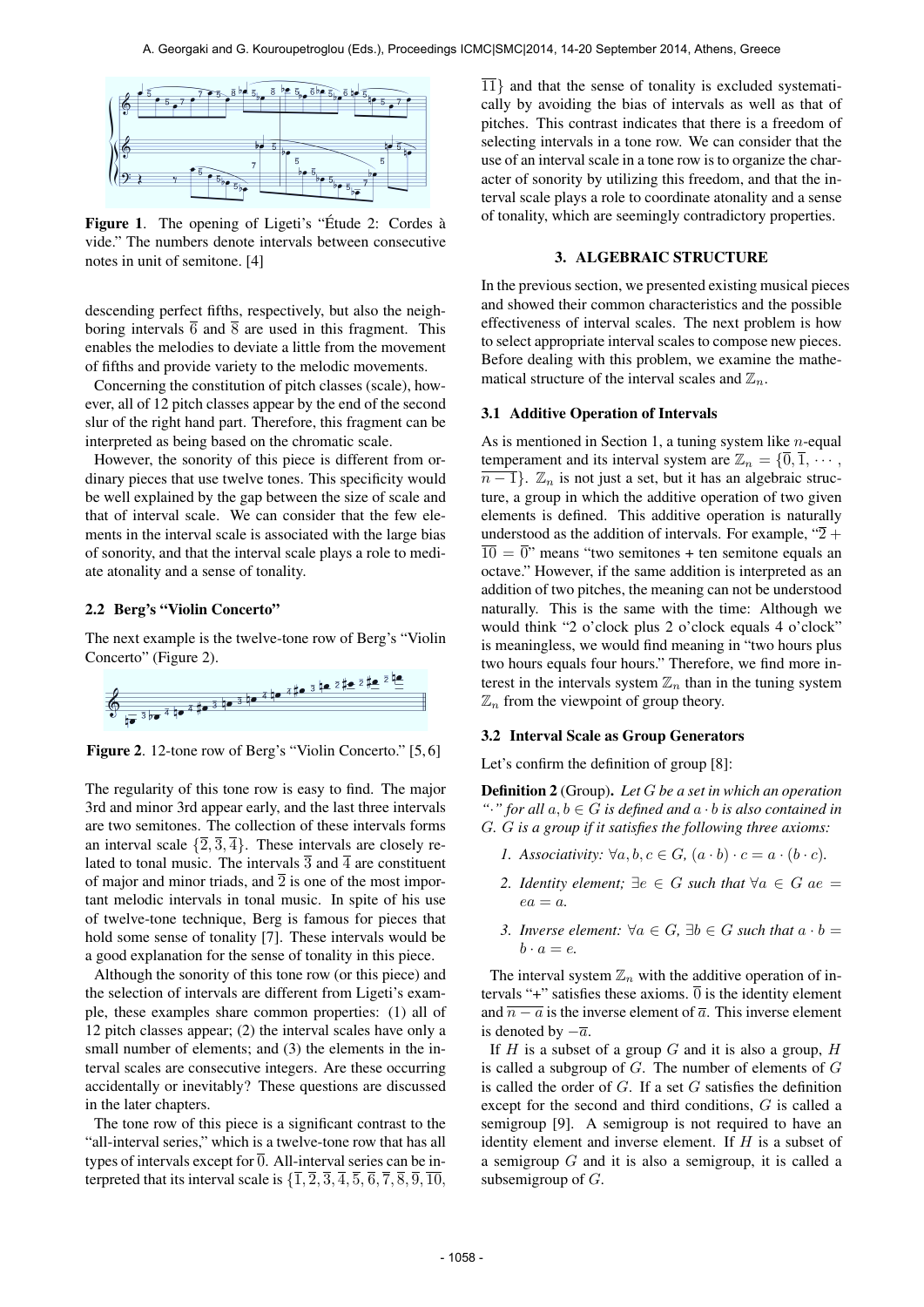Definition 3 (Group Generators). *Let G be a group and S be a subset of G. The smallest subgroup of G that contains S is called the group generated by S and it is denoted by*  $S > S$  *is called a generating set (generators) of*  $S > S$ .

Using "+" as the notation of the operation,  $\langle S \rangle$  can be also expressed by the following equation:

$$
\langle S \rangle = \{ \epsilon_1 s_1 + \epsilon_2 s_2 + \dots + \epsilon_r s_r | s_j \in S, \epsilon_j = \pm 1, r \in \mathbb{N} \}. \tag{1}
$$

This means that every element of  $\lt S$   $>$  can be expressed as the combination of the elements of *S* and their inverses.

Similarly, generators of a semigroup can be defined as follows:

Definition 4 (Generators of semigroup). *Let G be a semigroup and S be a subset of G. The smallest subsemigroup of G that contains S is called the semigroup generated by S and it is denoted by ≪ S ≫. S is called a generating set (generators) of*  $\ll S \gg$ .

Using "+" as the notation of the operation,  $\ll S \gg$  can be also expressed by the following equation:

$$
\ll S \gg = \{s_1 + s_2 + \dots + s_r | s_j \in S, r \in \mathbb{N}\}.
$$
 (2)

This means that every element of  $\ll S \gg$  can be expressed as the combination of the elements of *S*. The difference of generators of a group and semigroup is whether the inverse elements are used or not.

Creation of melodies based on interval scales is directly related to the manner semigroups are generated without using inverse elements, as in Equation 2. Figure 3 shows the process of creating multiple melodies using the same interval scale. In this figure, the elements of interval scale



Figure 3. Two melodies based on the same interval scale  $\{\overline{2}, \overline{6}\}$  (the red and blue paths) and the semigroup generated by it  $\ll \{\overline{2}, \overline{6}\} \gg = \{\overline{0}, \overline{2}, \overline{4}, \overline{6}, \overline{8}, \overline{10}\}$  (black dots).

 $\{\overline{2}, \overline{6}\}$  (this corresponds to *S* in Equation (2) ) are freely selected and sequentially added. Equation (2) can be interpreted as the process that the collection of all pitch classes (intervals from the reference point  $\overline{0}$ ) that can appear in the process of making all possible melodies (paths) from an interval scale forms a semigroup. The interval scale is a set of generators of this semigroup. The examples of Ligeti and Berg can be reinterpreted as the processes of sequentially generating  $\mathbb{Z}_n$  as a semigroup from the interval scales  $\{\overline{5}, \overline{6}, \overline{7}, \overline{8}\}$  and  $\{\overline{2}, \overline{3}, \overline{4}\}$ , respectively.

From comparing Equation (1) and (2), we see that *< S >* is a bigger set than or equal to *≪ S ≫* in general. However, if  $I_n$  is an interval scale of  $\mathbb{Z}_n$ ,  $\lt I_n$  > and  $\ll I_n$   $\gg$ are indeed the same set, as proved in the next proposition. An interval scale of  $\mathbb{Z}_n$  is denoted by  $I_n$  hereafter.

**Proposition 1.** *The semigroup*  $\ll I_n \gg$  *is identical with the group*  $\langle I_n \rangle$ *.* 

*Proof.* As is mentioned in the next section,  $\mathbb{Z}_n$  is a cyclic group of order *n*. By the definition of a cyclic group, any element of  $\mathbb{Z}_n$  *s* satisfies  $ns = e$ . Because  $(n-1)s + s =$  $ns = e$ ,  $(n - 1)s$  is the inverse of *s*. If  $s \in \langle \langle I_n \rangle \rangle$  then  $(n-1)s \in \langle \langle I_n \rangle \rangle$  because of Equation (2). Therefore,  $<< I_n$ >> contains *−s*. Therefore, any element of  $< I_n$  > can be expressed as an element of  $\langle \langle I_n \rangle \rangle$ , i.e.  $\langle I_n \rangle \subseteq$  $\langle \langle I_n \rangle \rangle$ . Conversely, it is obvious that  $\langle I_n \rangle \geq \langle \langle I_n \rangle \rangle$ because of Equation (1) and Equation (2).  $\Box$ 

From this proposition, the semigroup  $\langle \langle I_n \rangle \rangle$  can be regarded as a group, and  $I_n$  can be regarded as the group generators. This also means that a melody can revisit to any points that are already visited using inverse elements that exist in  $\langle \langle I_n \rangle \rangle$ .

## 3.3 Circle of Fifth and Cyclic Group

 $\mathbb{Z}_n$  has *n* elements and all of these elements are expressed by additions of a semitone  $\overline{1}$  like  $\overline{1}$ ,  $\overline{1}+\overline{1}=\overline{2}$ ,  $\overline{1}+\overline{1}+\overline{1}=\overline{3}$ ,  $\cdots$ ,  $\overline{1} + \overline{1} + \cdots + \overline{1} = \overline{n} = \overline{0}$ . The last one, *n*-times addition of  $\overline{1}$ , returns to  $\overline{0}$ . Like this group, a group that consists of the elements generated by only one element  $q$  is called a cyclic group and denoted by *< g >*.

In general, a generator of a cyclic group is not unique. For example, another generator of  $\mathbb{Z}_{12}$  is the perfect fifth  $\overline{7}$ . It generates all of  $\mathbb{Z}_{12}$  like  $[0, \overline{7}, \overline{2}, \overline{9}, \overline{4}, \overline{11}, \overline{6}, \overline{1}, \overline{8}, \overline{3}, \overline{10}, \overline{5}, \overline{0}].$ This sequence is the so-called circle of fifth. However, if we take whole tone  $\overline{2}$  as a generator, the sequence contains only even numbers like  $[0, \overline{2}, \overline{4}, \overline{6}, \overline{8}, \overline{10}, \overline{0}]$  and only a subgroup  $\{\overline{0}, \overline{2}, \overline{4}, \overline{6}, \overline{8}, \overline{10}\}$  is generated.

# 3.4 Two-Stage Extension of Circle of Fifth

Interestingly, Berg wrote a list of circles of every interval in a letter to Schönberg [10] and these circles were used in Berg's Opera "Wozzeck" [7]. These circles are called "interval cycles" by George Perle [10]. Interval cycles correspond to all of cyclic groups embedded in  $\mathbb{Z}_{12}$ . Thus, a cyclic group (interval cycle) can be regarded as an extension of the circle of fifth.

From the viewpoint of interval scale, we can extend the interval cycle further. While an interval cycle can be generated by only one interval (generator), it generates only one path of melody. In contrast, generators that have more than one element can generate multiple melodies as in Figure 3. Thus, group generation by interval scale can be regarded as an extension of the interval cycle. This extension allows us to select intervals freely from multiple elements just like selecting pitches from multiple elements in a scale.

# 4. SELLECTION OF INTERVAL SCALE

Fortunately, every subgroup of a cyclic group is also a cyclic group [8]. Because  $\mathbb{Z}_n$  is a cyclic group, there are no other subgroups than cyclic groups. Then, the problem for us is the relationship between  $I_n$  and  $\mathbb{Z}_n^4$ . There

<sup>4</sup> There are already many studies relevant to groups of musical intervals. For example, Xenakis mentioned the group of pitch intervals [11].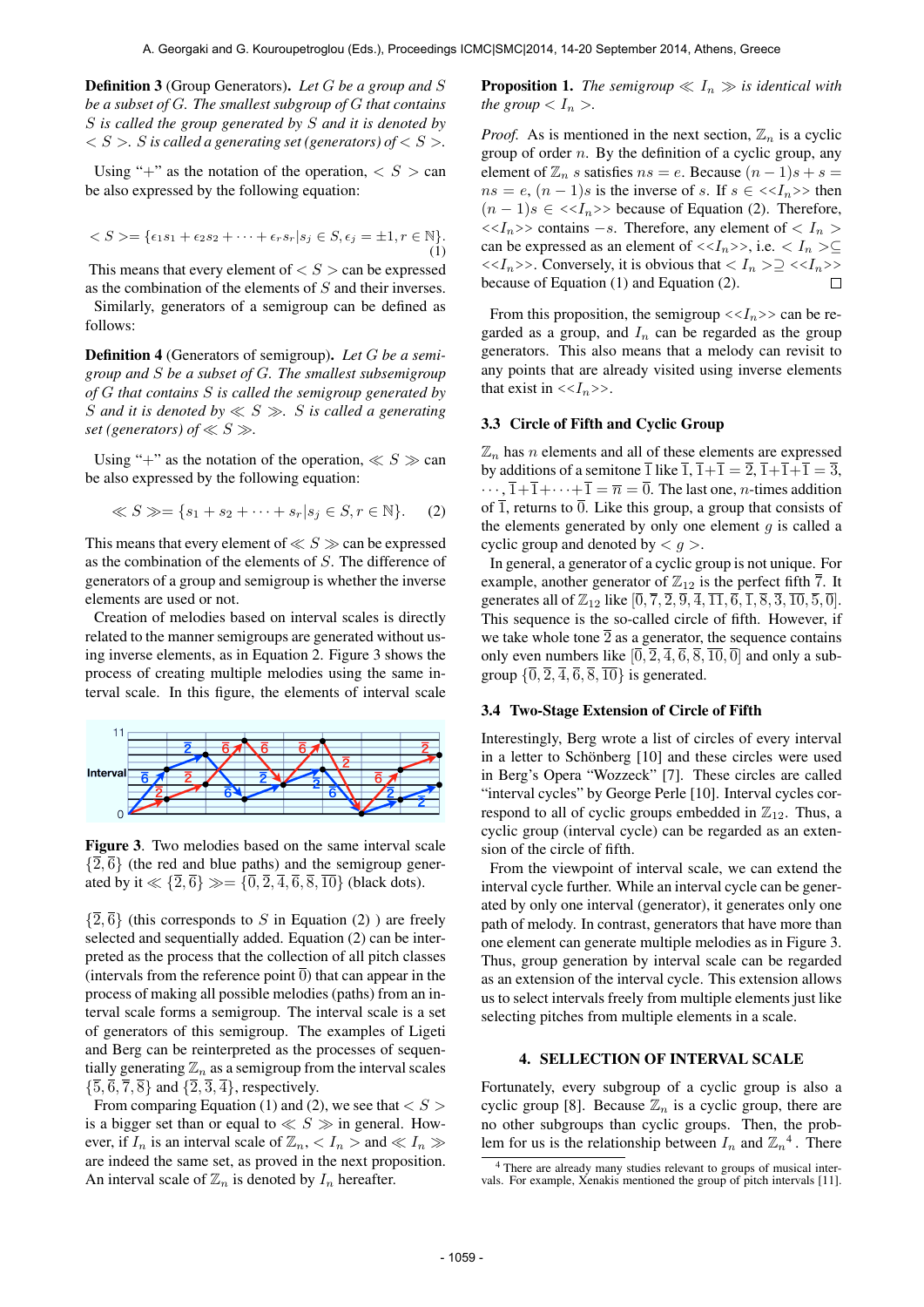are cases where the group generated by an interval scale is smaller group than whole  $\mathbb{Z}_n$  like  $\langle \overline{2} \rangle$  in  $\mathbb{Z}_{12}$ , and there are other cases where whole  $\mathbb{Z}_n$  is generated. This depends on the selection of the interval scale. In this paper, we place interval scale as a possible system to generate atonal music. From this viewpoint, the problem to be solved is which cyclic groups are generated depending on the selection of interval scales and under what condition whole  $\mathbb{Z}_n$  is generated. In this section, we investigate these problems. Solving these problems would enable us to know how to select interval scales.

First, we define a concept "chromatic" as a criterion of atonality:

**Definition 5** (Chromatic). *The group generated by*  $I_n$  *is said to be chromatic if it is identical with whole*  $\mathbb{Z}_n$ *.* 

The following lemma, which will be used later, is an extension of the famous "Euclid's lemma."

Lemma 1 (Generalized Euclid's lemma). *There exists a combination of integers*  $a_1, a_2, \cdots, a_i$  *such that*  $a_1y_1 +$  $a_2y_2 + \cdots + a_iy_i = d$ , where  $y_k$  are integers (*i* > 0*,*  $1 \leq k \leq i$ ) and  $gcd(y_1, y_2, \dots, y_i) = d^5$ .

*Proof.* Mathematical induction is used to prove this statement. In the case where  $i = 1$ , either  $a_1 = 1$  or  $a_1 = -1$  is the solution because  $gcd(y_1) = |y_1|$ . In the case where  $i =$ 2, the statement is true, because it is the ordinary version of Euclid's lemma. From the prerequisite of the statement where  $i = k + 1$ ,  $gcd(y_1, y_2, \dots, y_k, y_{k+1}) = d$ . Let *D* be  $gcd(y_1, y_2, \dots, y_k)$ , then  $gcd(y_1, y_2, \dots, y_k, y_{k+1})$  =  $gcd(D, y_{k+1}) = d$ . From the statement where  $k = 2$ , we assume that there exists a combination of integers *A, B* such that  $AD + By_{k+1} = d$ . From the statement where  $i = k$ , we assume that there exist a combination of integers  $a_1, a_2, \cdots, a_k$  such that  $(a_1y_1 + a_2y_2 + \cdots + a_ky_k) = D$ . In  $AD + By_{k+1} = d$ , let's substitute *D*, then  $A(a_1y_1 + b_2y_2)$  $a_2y_2 + \cdots + a_ky_k$  + *By*<sub>*k*+1</sub> = *d*. We see that the coefficients of  $y_k$  are integers. Therefore, the statement is true in the case where  $i = k + 1$ .  $\Box$ 

**Theorem 1** (Cyclic group  $\langle \overline{d} \rangle$ ).  $\langle I_n \rangle$  *is identical with the cyclic group*  $<\overline{d}$  >, where  $I_n = \{\overline{x_1}, \overline{x_2}, \cdots, \overline{x_i}\}$ , *d is the greatest common divisor of*  $\{x_1, x_2, \dots, x_i\}$ *, and* 0 ≤  $x_k$  ≤  $n - 1$ (1 ≤  $k$  ≤ *i, i* > 0).

*Proof.*  $\langle I_n \rangle \subseteq \langle \overline{d} \rangle$  is obvious, because any elements of *I<sup>n</sup>* are the classes of multiple numbers of *d*. Conversely, if  $\overline{d}$  ∈  $\lt I_n$  > is true,  $\lt I_n$  >  $\geq \lt \overline{d}$  > is also true. Therefore,  $\overline{d} \in \langle I_n \rangle$  is what we should verify here. From Lemma 1, there exists a combination of integers  $a_1, a_2$ ,  $\cdots$ ,  $a_i$  such that  $a_1x_1 + a_2x_2 + \cdots + a_ix_i = d$ . Therefore  $a_1\overline{x_1} + a_2\overline{x_2} + \cdots + a_i\overline{x_i} = \overline{d}$ . Because the left-hand side is a member of  $\langle I_n \rangle$ ,  $\overline{d}$  is also a member of  $\langle I_n \rangle$ .  $\Box$ 

This theorem means that  $\langle I_n \rangle$  is completely determined and classified by *d*. For example,  $\{\overline{0}, \overline{8}, \overline{10}\}$  and  $\{\overline{6}, \overline{8}\}$  in  $\mathbb{Z}_{14}$  shares the greatest common divisor 2. Therefore, both interval scales generate the same subgroup *<*  $\overline{2} > = {\overline{0}, \overline{2}, \overline{4}, \overline{6}, \overline{8}, \overline{10}, \overline{12}}^6.$ 

**Theorem 2** (Condition to be chromatic).  $\langle I_n \rangle$  *is chromatic iff d and n are co-prime.*

*Proof.*  $\langle I_n \rangle$  is chromatic.  $\Longleftrightarrow \langle \overline{d} \rangle = \mathbb{Z}_n$  (because of Theorem 1).  $\Longleftrightarrow \overline{d} > \text{has } \overline{1}$ .  $\Longleftrightarrow \exists B \in \mathbb{Z} \text{ s.t. } \overline{Bd} = \overline{1}$ .  $\iff \exists A, B \in \mathbb{Z}$  s.t.  $An + Bd = 1$ .  $\iff n$  and *d* are co-prime (partly because of Lemma 1).  $\Box$ 

This theorem can be used to judge whether  $I_n$  can generate atonal music that uses all of *n* pitch classes. In addition, if *n* is a prime number and  $I_n \neq {\overline{0}}$ , then  $I_n >$ is always chromatic, because *d* and *n* are co-prime. This is highly suggestive since the nearest neighbors of 12, 11 and 13, are prime numbers. This is as if *n* avoids prime numbers. Contrary to prime numbers, 12 is the number whose number of divisors is the largest in natural numbers less than 24. Thanks to this fact, *I*<sup>12</sup> can generate relatively large numbers of subgroups. This may have something to do with the reason why 12 has been the standard<sup>7</sup>.

If  $I_n$  contains two consecutive elements  $\overline{x}$  and  $\overline{x+1}$ , then  $\langle I_n \rangle$  is chromatic because  $d = 1$ . This is the case of the interval scales of Ligeti and Berg. Here, we can guess the meaning of the selections of their interval scales. Although the smallness of the number of elements of an interval scale may contribute to clarify characteristics of sonority or sense of tonality, it may also prevent the group  $I_n$  > from becoming chromatic because the smallness of the number of elements tends to increase *d* (see Theorem 1). However, the use of the consecutive interval scale ensures atonality. Therefore, we can interpret that the selections of Ligeti and Berg share a reasonable strategy to achieve a good balance between atonality and sense of tonality.

# 5. TONE ROW TRANSFORMATIONS AND INTERVAL SCALE

In this section, we investigate the relationship between tone row transformations and the interval scale $8$ . Tone rows<sup>9</sup> are usually related to their transformations such as transposition  $(T_i)$ , prime  $(P)$ , inversion  $(I)$ , retrograde  $(R)$ , and retrograde inversion  $(RI = IR)$ . From the viewpoint of interval scale, one of the principal problems is how the interval scales of tone rows are transformed accompanied by the tone-row transformations. However, it is obvious that transpositions of tone rows don't change the interval

In Lewin's GIS (generalized interval system), intervals are defined on an abstract space, and the group of intervals on this space, which is denoted<br>by IVLS, were studied [12, 13]. Interval system  $\mathbb{Z}_n$  is a specific case<br>of IVLS. Morris made detailed studies about the groups that consist o tone-row transformations [14]. However, how groups are generated from multiple generators hasn't been thoroughly studied.

<sup>&</sup>lt;sup>5</sup> For convenience, we define  $gcd(y_1) = |y_1|$  and  $gcd(0, 0, \dots, 0)$  $= 0.$ 

The formula for calculating the order of  $\langle I_n \rangle$  can be created, though we don't deal with it here.

<sup>7</sup> Based on this idea, selecting *n* that realizes local maximum values of a divisor function (a function that calculate the number of divisors of *n*)

may be a good choice for microtonal music composition. 8 In general, interval scales are not necessarily used together with tone rows. 9 In this section, *n* is not necessarily twelve, and the number of notes

in a tone row is not necessarily twelve nor *n*.